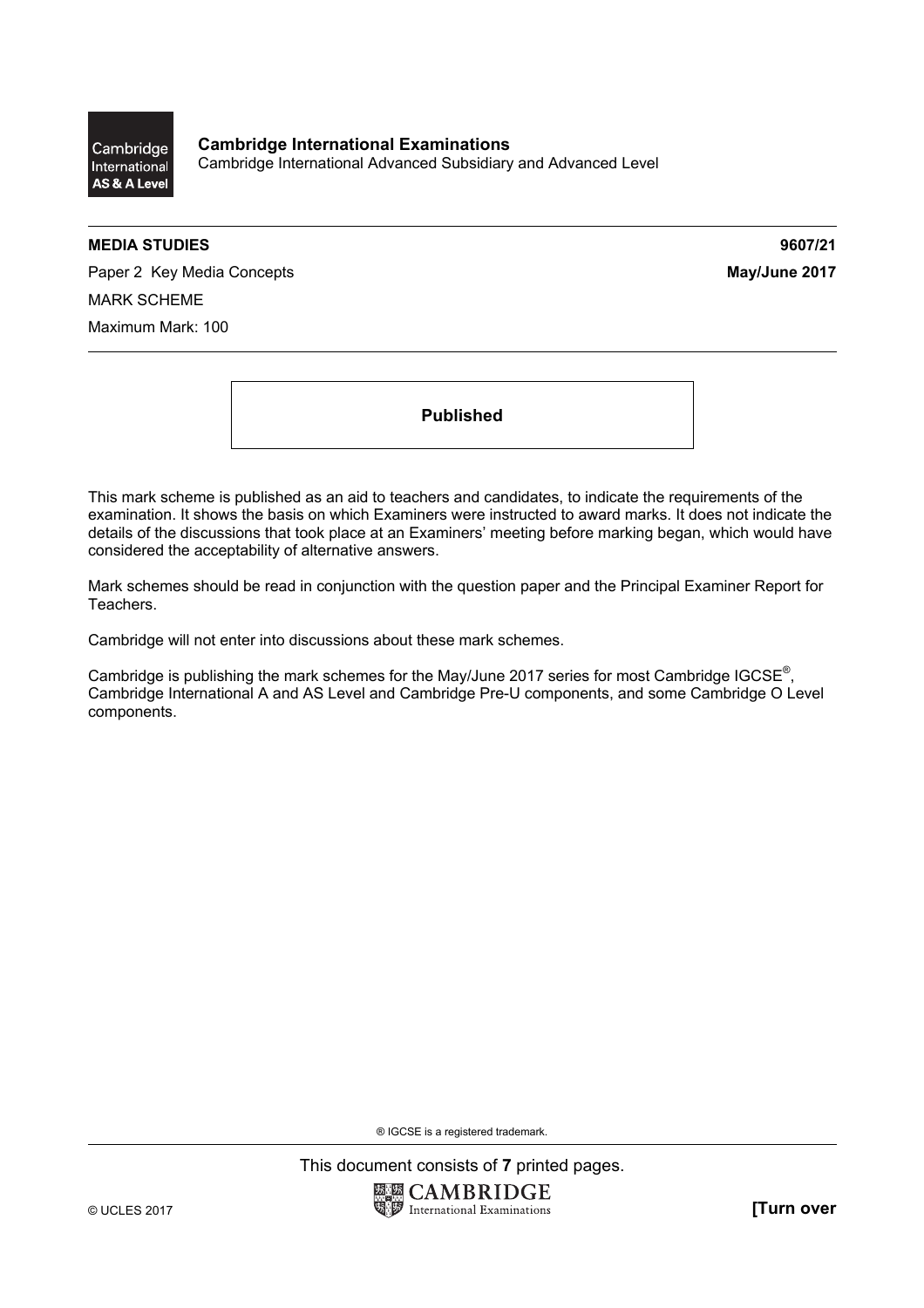**Section A Question 1 Discuss the ways in which the extract from** *Fargo* **constructs meaning through the following:** • **camera shots, angles, movement and composition** • **editing** • **sound** • **mise-en-scène. [50] Candidates will be assessed on their ability to understand how meaning is constructed in a media text through the analysis of different technical areas. Marks are awarded for three different criteria: Explanation/argument/analysis (max 20) Use of examples (max 20) Terminology (max 10)** Candidates' work should be judged on each of these criteria, and an overall mark out of fifty awarded. It should be noted that it is possible for a candidate to achieve a different level for each assessment criterion, so a best-fit approach should be used. A positive approach to marking is encouraged. Reward alternative valid responses. **Extract details:**  Fargo: 'The Crocodile's Dilemma' – Series 1; Episode 1 Clip duration: 4.44 Start point: 2.31 End point: 7.15 **Specific notes on the sequence – likely areas of coverage Camera:**  Tilt up at beginning Overhead shots of town Camera movement in the three scenes Variety of camera positions Use of wides contrasted with close ups of reactions **Sound:**  Ironic music Sound of washing machine Use of dialogue **Editing:**  Shot reverse shot establishing continuity through 180 degree rule **Mise-en-scene:**  Basement, dining room, street and office- décor and objects Wider shots of the town in winter Central character's jacket and tie contrasted with his hat and coat Costume of other characters **Meaning:** Relationship between central character and wife, his weak interactions with customers. Ways in which the technical features assist the establishment of central character's persona.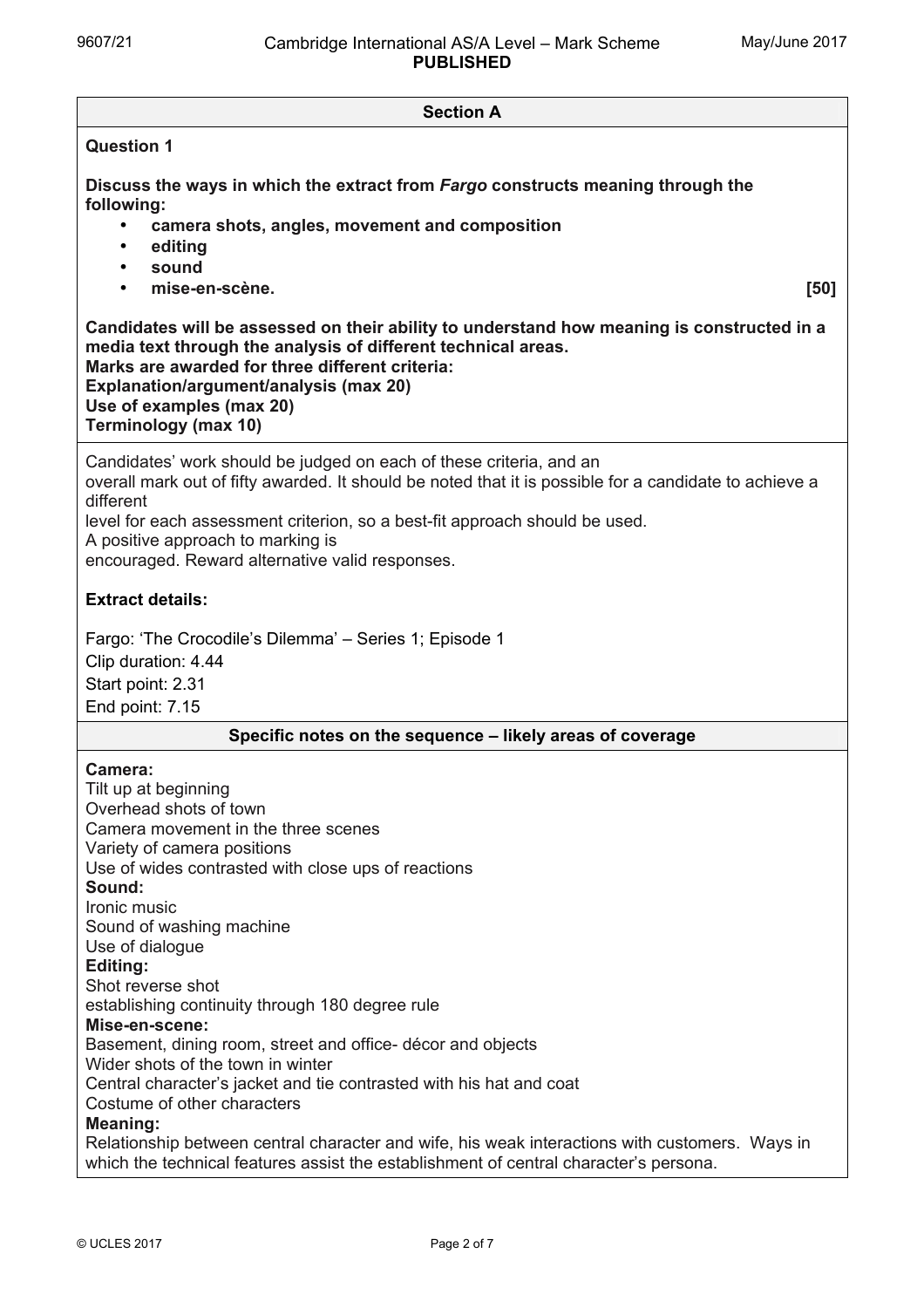| <b>Question</b> | <b>Answer</b>                                                      | <b>Marks</b> | <b>Guidance</b>                                                                                                                                                                                                                                                                                                                                                                                                                                                      |
|-----------------|--------------------------------------------------------------------|--------------|----------------------------------------------------------------------------------------------------------------------------------------------------------------------------------------------------------------------------------------------------------------------------------------------------------------------------------------------------------------------------------------------------------------------------------------------------------------------|
| 1               | Level 5<br>Explanation / argument /<br>analysis                    | $40 - 50$    | Shows excellent understanding of the<br>$\bullet$<br>task.<br>Knowledge and understanding of the<br>$\bullet$<br>way that technical aspects are used to<br>construct the extract's meaning is<br>excellent.<br>Clearly relevant to set question.<br>$\bullet$<br>Offers frequent textual analysis from<br>$\bullet$<br>the extract – award marks to reflect the<br>range and appropriateness of<br>examples.                                                         |
|                 | Use of examples                                                    |              | Offers a full range of examples from<br>$\bullet$<br>each technical area.<br>Offers examples which are clearly<br>$\bullet$<br>relevant to the set question.                                                                                                                                                                                                                                                                                                         |
|                 | Terminology                                                        |              | Use of terminology is excellent.<br>$\bullet$                                                                                                                                                                                                                                                                                                                                                                                                                        |
|                 | Level 4<br>Explanation / argument /<br>analysis                    | $30 - 39$    | Shows competent understanding of the<br>$\bullet$<br>task.<br>Knowledge and understanding of the<br>$\bullet$<br>way that technical aspects are used to<br>construct the extract's meaning is<br>competent.<br>Relevant to set question.<br>$\bullet$<br>Supports points with a range of textual<br>$\bullet$<br>analysis from the extract.                                                                                                                          |
|                 | Use of examples                                                    |              | Offers a range of examples from each<br>$\bullet$<br>technical area.<br>Offers examples which are relevant to<br>$\bullet$<br>the set question.                                                                                                                                                                                                                                                                                                                      |
|                 | Terminology                                                        |              | Use of terminology is competent.<br>$\bullet$                                                                                                                                                                                                                                                                                                                                                                                                                        |
|                 | Level 3<br>Explanation / argument /<br>analysis<br>Use of examples | $20 - 29$    | Shows satisfactory understanding of<br>$\bullet$<br>the task.<br>Knowledge and understanding of the<br>$\bullet$<br>way that technical aspects are used to<br>construct the extract's meaning is<br>satisfactory.<br>Some relevance to set question.<br>$\bullet$<br>Some textual analysis from the extract.<br>$\bullet$<br>Offers some examples, but probably<br>$\bullet$<br>not from all four technical areas.<br>Offers examples which are of some<br>$\bullet$ |
|                 | Terminology                                                        |              | relevance to the set question.<br>Use of terminology is satisfactory.<br>$\bullet$                                                                                                                                                                                                                                                                                                                                                                                   |
|                 |                                                                    |              |                                                                                                                                                                                                                                                                                                                                                                                                                                                                      |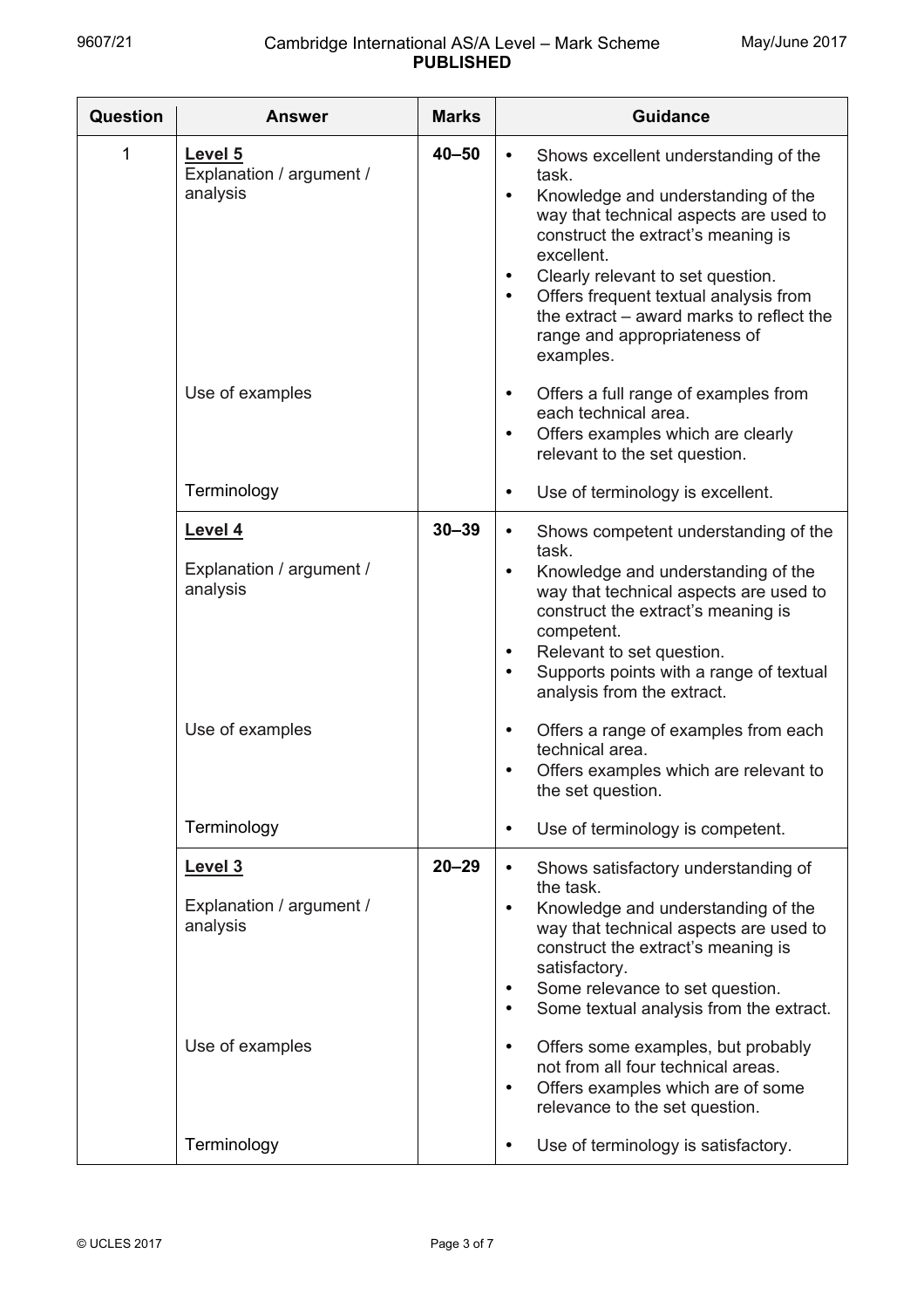| Question                | <b>Answer</b>                                                                  | <b>Marks</b> | <b>Guidance</b>                                                                                                                                                                                                                                                                                                                                                                                                      |
|-------------------------|--------------------------------------------------------------------------------|--------------|----------------------------------------------------------------------------------------------------------------------------------------------------------------------------------------------------------------------------------------------------------------------------------------------------------------------------------------------------------------------------------------------------------------------|
|                         | Level <sub>2</sub><br>Explanation / argument /<br>analysis                     | $10 - 19$    | Shows limited understanding of the<br>$\bullet$<br>task.<br>Knowledge and understanding of the<br>$\bullet$<br>way that technical aspects are used to<br>construct the extract's meaning is<br>limited.<br>Limited relevance to set question.<br>$\bullet$<br>Limited textual analysis from the<br>$\bullet$<br>extract.                                                                                             |
|                         | Use of examples                                                                |              | Offers limited examples, but probably<br>$\bullet$<br>not from all four technical areas.<br>Offers examples which are of limited<br>$\bullet$<br>relevance to the set question.                                                                                                                                                                                                                                      |
|                         | Terminology                                                                    |              | Use of terminology is limited.<br>$\bullet$                                                                                                                                                                                                                                                                                                                                                                          |
|                         | Level 1<br>Explanation / argument /<br>analysis<br>Use of examples             | $1 - 9$      | Shows minimal understanding of the<br>$\bullet$<br>task.<br>Knowledge and understanding of the<br>$\bullet$<br>way that technical aspects are used to<br>construct the extract's meaning is<br>minimal.<br>Minimal relevance to set question.<br>$\bullet$<br>Minimal textual analysis from the<br>$\bullet$<br>extract.<br>Offers minimal examples, but probably<br>$\bullet$<br>not from all four technical areas. |
|                         | Terminology                                                                    |              | Offers examples which are of minimal<br>$\bullet$<br>relevance to the set question.<br>Use of terminology is minimal.                                                                                                                                                                                                                                                                                                |
|                         | Level 0<br>Explanation / argument /<br>analysis Use of examples<br>Terminology | $\mathbf{0}$ | No response or response does not<br>answer the question at all.<br>No response or response without any<br>$\bullet$<br>relevant terminology.                                                                                                                                                                                                                                                                         |
| <b>End of Section A</b> |                                                                                |              |                                                                                                                                                                                                                                                                                                                                                                                                                      |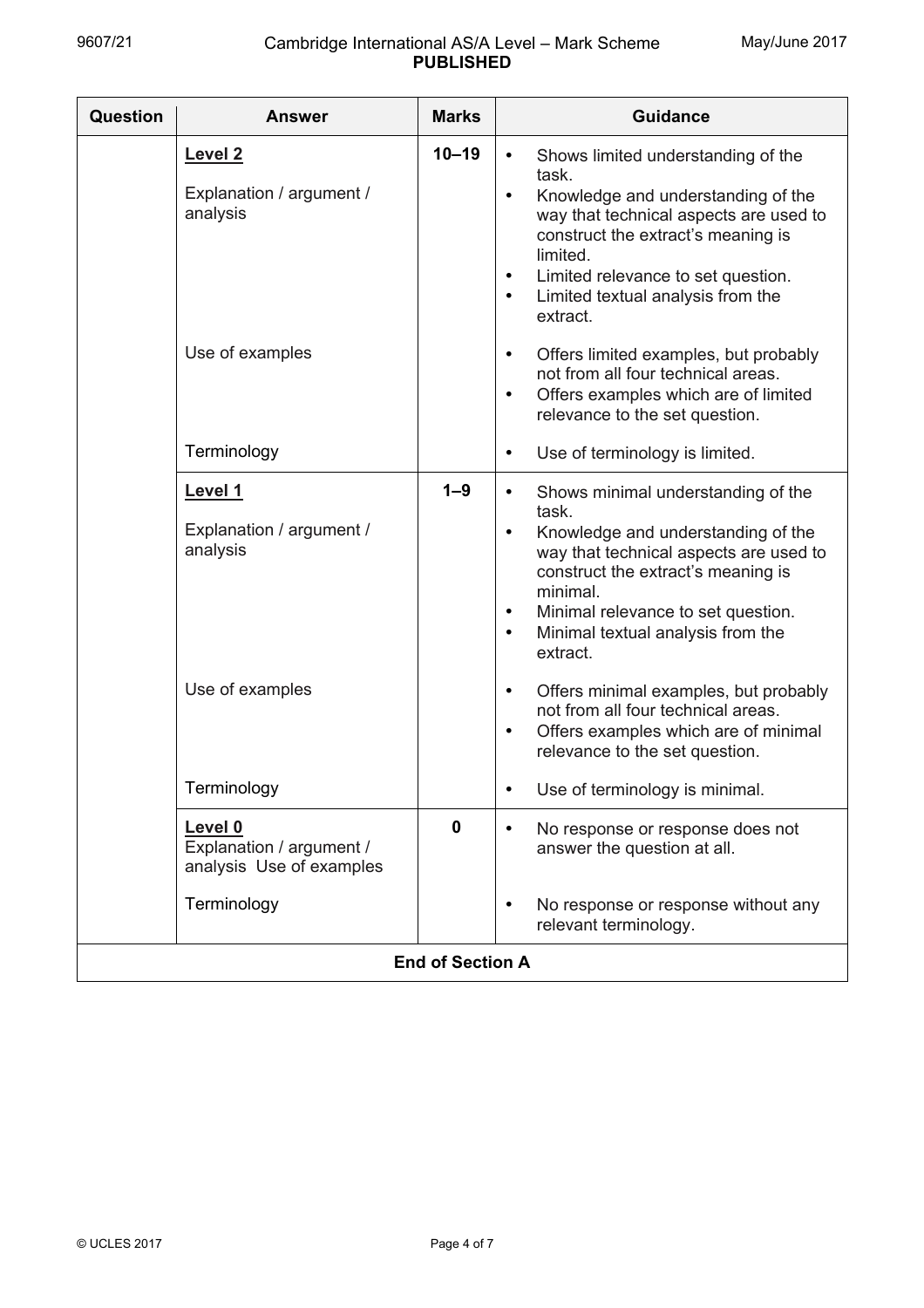## **Section B**

| <b>Question</b> | <b>Answer</b>                                                                                                                                                                                                                                                                                                                                                                                      | <b>Marks</b> | <b>Guidance</b>                                                                                                                                                                                                                                                                                                                                                                                                                                                                                                                                                                                                                                |
|-----------------|----------------------------------------------------------------------------------------------------------------------------------------------------------------------------------------------------------------------------------------------------------------------------------------------------------------------------------------------------------------------------------------------------|--------------|------------------------------------------------------------------------------------------------------------------------------------------------------------------------------------------------------------------------------------------------------------------------------------------------------------------------------------------------------------------------------------------------------------------------------------------------------------------------------------------------------------------------------------------------------------------------------------------------------------------------------------------------|
| 2 & 3           | <b>Refer to specific examples</b><br>from one media area<br>chosen from:<br>film<br>music<br>$\bullet$<br>print<br>$\bullet$<br>radio<br>$\bullet$<br>video games<br><b>Assessment will take place</b><br>across three criteria:<br>explanation / argument<br>/ analysis [20 marks]<br>use of supporting<br>$\bullet$<br>examples<br>[20 marks]<br>• use of terminology<br>$\bullet$<br>[10 marks] |              | Candidates should be given credit for their<br>knowledge and understanding, illustrated<br>through case study material, relevant to the<br>question.<br>Candidates' work should be judged on each<br>of these criteria individually and marks<br>awarded according to the level attained. It<br>should be noted that it is possible for a<br>candidate to achieve a different level for<br>each assessment criterion.                                                                                                                                                                                                                          |
|                 | Level 5<br>Explanation / argument /<br>analysis<br>Use of examples                                                                                                                                                                                                                                                                                                                                 | $40 - 50$    | Shows excellent understanding of the<br>$\bullet$<br>task<br>Knowledge and understanding of<br>institutional / audience practices is<br>excellent - factual knowledge is<br>relevant and accurate<br>A clear and developed argument,<br>$\bullet$<br>substantiated by detailed reference to<br>case study material<br>Clearly relevant to set question<br>$\bullet$<br>Offers frequent evidence from case<br>$\bullet$<br>study material – award marks to reflect<br>the range and appropriateness of<br>examples from case study and / or own<br>experience<br>Offers examples which are clearly<br>$\bullet$<br>relevant to the set question |
|                 | Terminology                                                                                                                                                                                                                                                                                                                                                                                        |              | Use of terminology is excellent                                                                                                                                                                                                                                                                                                                                                                                                                                                                                                                                                                                                                |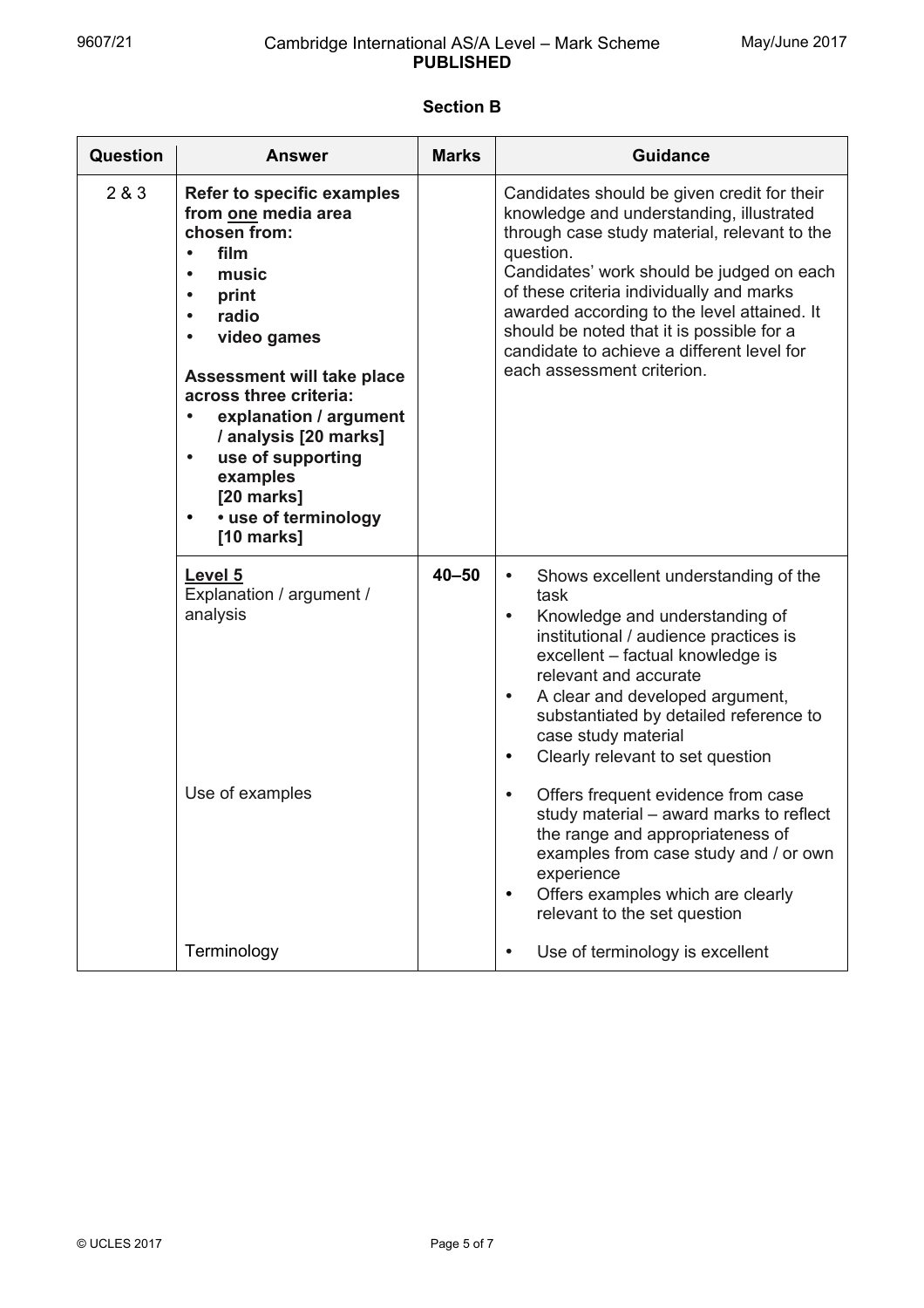| Question | <b>Answer</b>                                   | <b>Marks</b> | <b>Guidance</b>                                                                                                                                                                                                                                                                                                                             |
|----------|-------------------------------------------------|--------------|---------------------------------------------------------------------------------------------------------------------------------------------------------------------------------------------------------------------------------------------------------------------------------------------------------------------------------------------|
|          | Level 4<br>Explanation / argument /<br>analysis | $30 - 39$    | Shows competence in understanding of<br>$\bullet$<br>the task<br>Knowledge and understanding of<br>$\bullet$<br>institutional / audience practices is<br>competent - factual knowledge is<br>relevant<br>A clear argument, substantiated by<br>$\bullet$<br>reference to case study material<br>Relevant to set question<br>$\bullet$       |
|          | Use of examples                                 |              | Offers a range of evidence from case<br>$\bullet$<br>study material<br>Offers examples which are relevant to<br>$\bullet$<br>the set question                                                                                                                                                                                               |
|          | Terminology                                     |              | Use of terminology is competent<br>$\bullet$                                                                                                                                                                                                                                                                                                |
|          | Level 3<br>Explanation / argument /<br>analysis | $20 - 29$    | Shows satisfactory understanding of<br>$\bullet$<br>the task<br>Knowledge and understanding of<br>$\bullet$<br>institutional / audience practices is<br>satisfactory - some relevant factual<br>knowledge<br>Argument substantiated by some<br>$\bullet$<br>reference to case study material<br>Some relevance to set question<br>$\bullet$ |
|          | Use of examples                                 |              | Offers some evidence from case study<br>$\bullet$<br>material<br>Offers examples which are of some<br>$\bullet$<br>relevance to the set question                                                                                                                                                                                            |
|          | Terminology                                     |              | Use of terminology is satisfactory<br>$\bullet$                                                                                                                                                                                                                                                                                             |